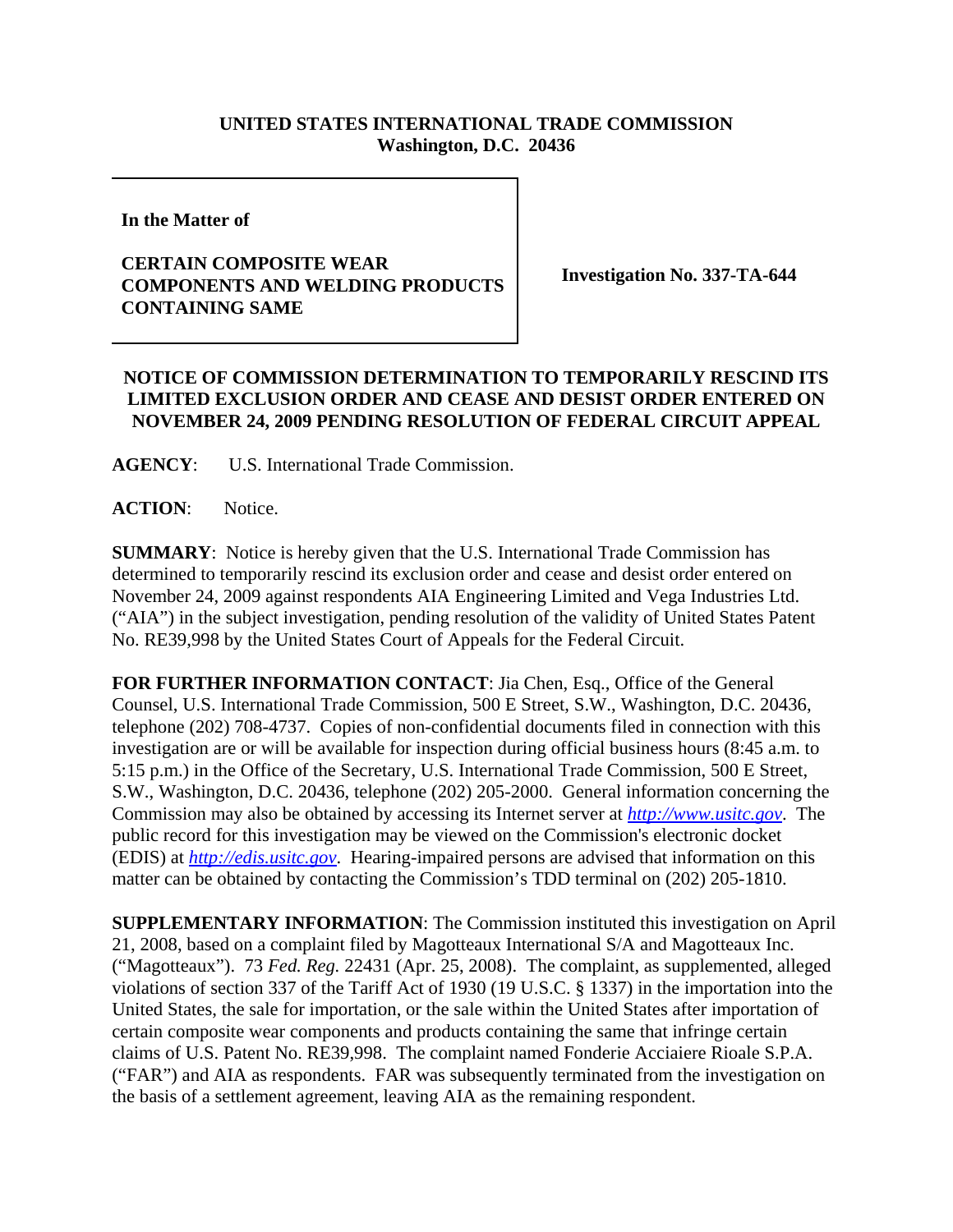On November 24, 2009, the Commission issued a limited exclusion order and a cease and desist order against AIA, who was found by the ALJ to be in default. The limited exclusion order prohibits the unlicensed entry for consumption of composite wear components and products containing the same that are covered by one or more of claims 12-13 and 16-21 of the '998 patent and that are manufactured abroad by or on behalf of, or are imported by or on behalf of, AIA or any of their affiliated companies, parents, subsidiaries, or other related business entities, or their successors or assigns. 74 *Fed. Reg.* 62814 (Dec. 1, 2009). The cease and desist order covers products that infringe claims 12-13 and 16-21 of the '998 patent and is directed to domestic respondent Vega Industries and any of its principals, stockholders, officers, directors, employees, agents, licensees, distributors, controlled and majority owned business entities, successors, and assigns. *Id*.

On September 3, 2010, the '998 patent was declared invalid by the District Court for the Middle District of Tennessee in a declaratory judgment action filed by AIA against Magotteaux. On September 28, 2010, Magotteaux noticed an appeal of the district court's decision to the Court of Appeals for the Federal Circuit. On October 5, 2010, AIA filed a petition under 19 U.S.C. § 1337(k) and 19 C.F.R. § 210.76 asking the Commission to rescind its November 24, 2009 exclusion order and cease and desist order in light of the district court's holding invalidating the '998 patent. Complainant Magotteaux opposed the petition on October 15, 2010 and requested that the Commission hold a public hearing. The Commission investigative attorney did not file a formal response, but did provide copies of certain Commission opinions referenced by Magotteaux in its opposition that were unavailable to the parties via the Commission's EDIS database. On October 21, 2010, Magotteaux filed a motion for leave to supplement its October 15, 2010 response. On October 27, 2010, AIA filed a motion for leave to file a reply to Magotteaux's response and supplement response. On November 1, 2010, the Commission granted both motions for leave. On November 11, 2010, Magotteaux moved for leave to file a sur-reply in response to AIA's Reply. On November 19, 2010, AIA opposed the motion. On November 29, 2009, the Commission granted Magotteaux's motion for leave to file a sur-reply, but indicated that no further briefing was expected.

After consideration of the petition and the responses and replies thereto, the Commission has determined to temporarily rescind its limited exclusion order and cease and desist order entered on November 24, 2009 against AIA pending resolution on appeal of the district court's decision by the Federal Circuit. The Commission's remedial orders will become permanently rescinded if the Federal Circuit affirms the district court's judgment with respect to claims 12-13 and 16-21 of the '998 patent, *i.e.*, the claims covered by the Commission's remedial orders, and will be reinstated if the Federal Circuit reverses the district court's judgment with respect to those claims. The Commission has determined to deny Magotteaux's request for a public hearing.